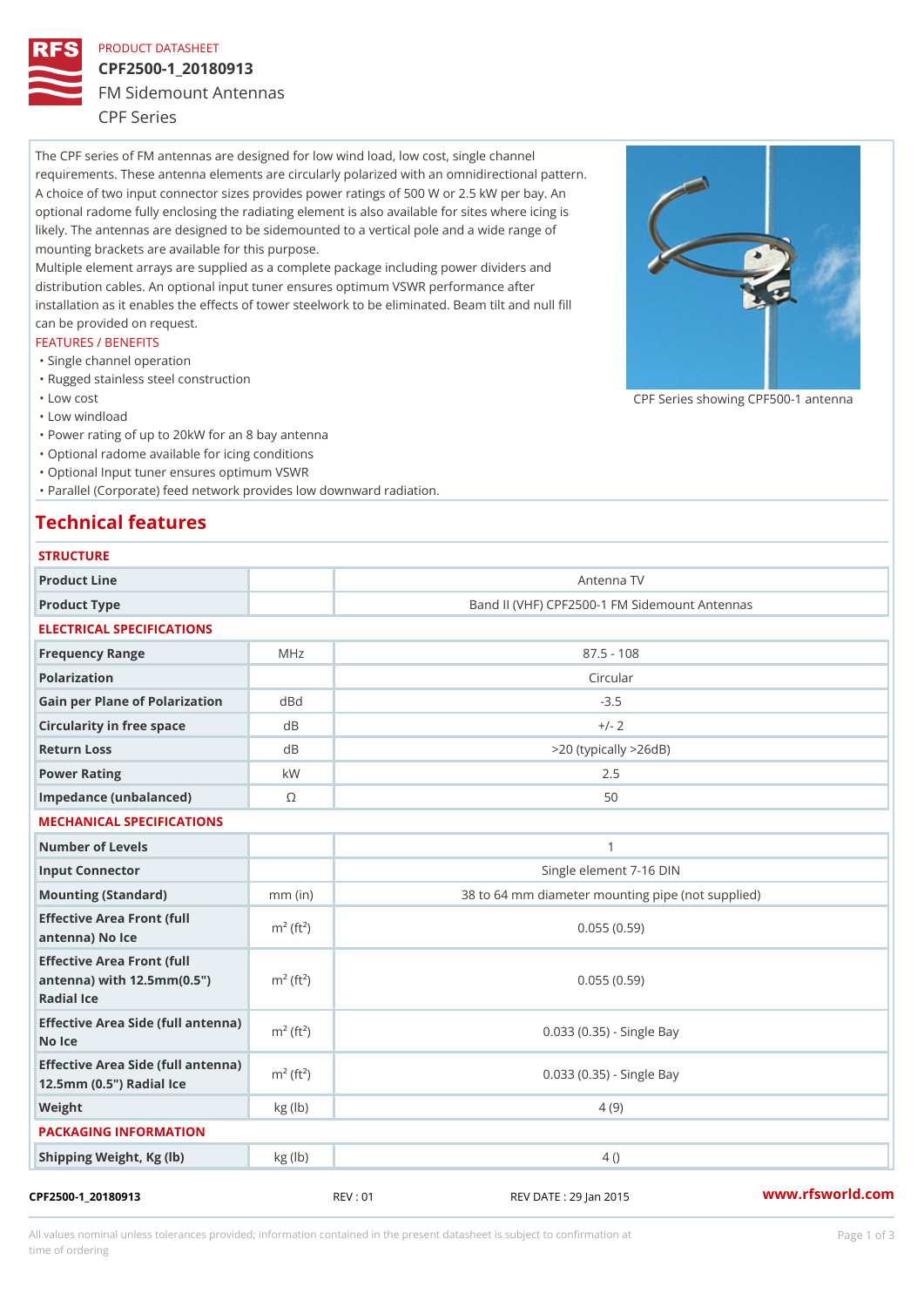### PRODUCT DATASHEET

CPF2500-1\_20180913 FM Sidemount Antennas CPF Series

| MATERIAL                              |                 |
|---------------------------------------|-----------------|
| Material                              | Stainless Steel |
| Material - Radome                     | Stainless Steel |
| Material - Insulators                 | Stainless Steel |
| Material - Support Pole /<br>Mounting | Stainless Steel |
| Material - Reflecting Screen          | Stainless Steel |

CPF2500-1\_20180913 REV : 01 REV DATE : 29 Jan 2015 [www.](https://www.rfsworld.com)rfsworld.com